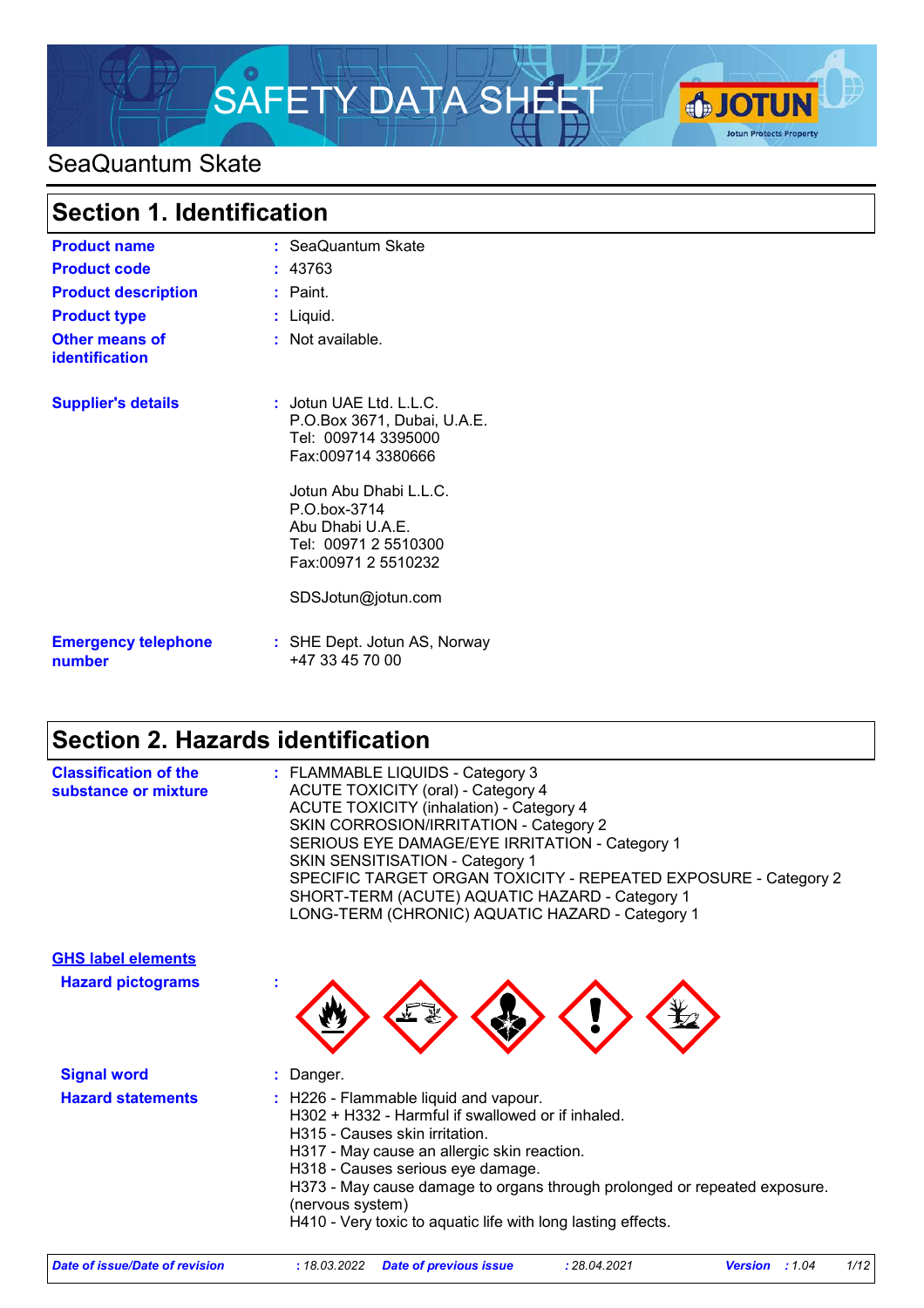## **Section 2. Hazards identification**

| <b>Precautionary statements</b>                            |                                                                                                                                                                                                                                                                                                                                                                                                                                                                                                                                                                                                               |
|------------------------------------------------------------|---------------------------------------------------------------------------------------------------------------------------------------------------------------------------------------------------------------------------------------------------------------------------------------------------------------------------------------------------------------------------------------------------------------------------------------------------------------------------------------------------------------------------------------------------------------------------------------------------------------|
| <b>Prevention</b>                                          | : P280 - Wear protective gloves. Wear eye or face protection.<br>P210 - Keep away from heat, hot surfaces, sparks, open flames and other ignition<br>sources. No smoking.<br>P273 - Avoid release to the environment.<br>P260 - Do not breathe vapour.<br>P270 - Do not eat, drink or smoke when using this product.                                                                                                                                                                                                                                                                                          |
| <b>Response</b>                                            | : P391 - Collect spillage.<br>P314 - Get medical advice/attention if you feel unwell.<br>P304 + P312 - IF INHALED: Call a POISON CENTER or doctor if you feel unwell.<br>P362 + P364 - Take off contaminated clothing and wash it before reuse.<br>P302 + P352 - IF ON SKIN: Wash with plenty of water.<br>P333 + P313 - If skin irritation or rash occurs: Get medical advice or attention.<br>P305 + P351 + P338, P310 - IF IN EYES: Rinse cautiously with water for several<br>minutes. Remove contact lenses, if present and easy to do. Continue rinsing.<br>Immediately call a POISON CENTER or doctor. |
| <b>Storage</b>                                             | : Not applicable.                                                                                                                                                                                                                                                                                                                                                                                                                                                                                                                                                                                             |
| <b>Disposal</b>                                            | : P501 - Dispose of contents and container in accordance with all local, regional,<br>national and international regulations.                                                                                                                                                                                                                                                                                                                                                                                                                                                                                 |
| $\lambda$ thar bazarda which do not $\lambda$ , None known |                                                                                                                                                                                                                                                                                                                                                                                                                                                                                                                                                                                                               |

**Other hazards which do not :** None known. **result in classification**

## **Section 3. Composition/information on ingredients**

| <b>Substance/mixture</b>                | : Mixture        |
|-----------------------------------------|------------------|
| <b>Other means of</b><br>identification | : Not available. |

### **CAS number/other identifiers**

| <b>CAS number</b>   | : Not applicable. |
|---------------------|-------------------|
| <b>EC</b> number    | : Mixture.        |
| <b>Product code</b> | : 43763           |

| <b>Ingredient name</b>      | $\frac{9}{6}$ | <b>CAS number</b> |
|-----------------------------|---------------|-------------------|
| dicopper oxide              | ≥25 - ≤50     | 1317-39-1         |
| xylene                      | 1≥10 - ≤15    | 1330-20-7         |
| ethylbenzene                | ≤5            | 100-41-4          |
| I zinc oxide                | ≤5            | 1314-13-2         |
| colophony                   | ו≥ ≥          | 8050-09-7         |
| hydrocarbons, C9, aromatics | ו≥ ≥          | 64742-95-6        |
| copper pyrithione           | ≤1.7          | 14915-37-8        |

**There are no additional ingredients present which, within the current knowledge of the supplier and in the concentrations applicable, are classified as hazardous to health or the environment and hence require reporting in this section.**

**Occupational exposure limits, if available, are listed in Section 8.**

## **Section 4. First aid measures**

## **Description of necessary first aid measures**

#### **Eye contact :**

: Get medical attention immediately. Call a poison center or physician. Immediately flush eyes with plenty of water, occasionally lifting the upper and lower eyelids. Check for and remove any contact lenses. Continue to rinse for at least 10 minutes. Chemical burns must be treated promptly by a physician.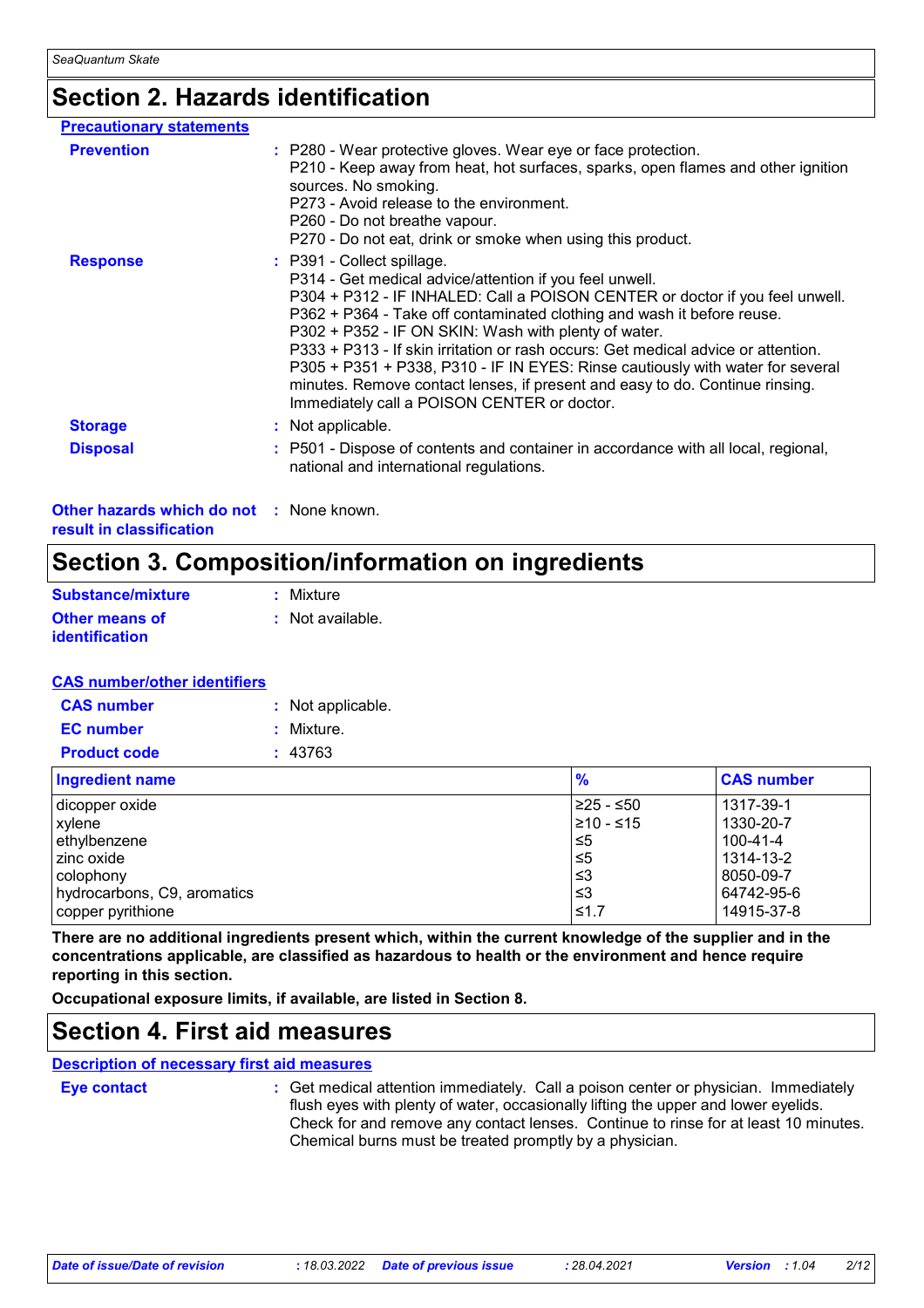# **Section 4. First aid measures**

| <b>Inhalation</b>   | : Get medical attention immediately. Call a poison center or physician. Remove<br>victim to fresh air and keep at rest in a position comfortable for breathing. If it is<br>suspected that fumes are still present, the rescuer should wear an appropriate mask<br>or self-contained breathing apparatus. If not breathing, if breathing is irregular or if<br>respiratory arrest occurs, provide artificial respiration or oxygen by trained personnel.<br>It may be dangerous to the person providing aid to give mouth-to-mouth<br>resuscitation. If unconscious, place in recovery position and get medical attention<br>immediately. Maintain an open airway. Loosen tight clothing such as a collar, tie,<br>belt or waistband. In case of inhalation of decomposition products in a fire,<br>symptoms may be delayed. The exposed person may need to be kept under<br>medical surveillance for 48 hours. |
|---------------------|-----------------------------------------------------------------------------------------------------------------------------------------------------------------------------------------------------------------------------------------------------------------------------------------------------------------------------------------------------------------------------------------------------------------------------------------------------------------------------------------------------------------------------------------------------------------------------------------------------------------------------------------------------------------------------------------------------------------------------------------------------------------------------------------------------------------------------------------------------------------------------------------------------------------|
| <b>Skin contact</b> | : Get medical attention immediately. Call a poison center or physician. Wash with<br>plenty of soap and water. Remove contaminated clothing and shoes. Wash<br>contaminated clothing thoroughly with water before removing it, or wear gloves.<br>Continue to rinse for at least 10 minutes. Chemical burns must be treated promptly<br>by a physician. In the event of any complaints or symptoms, avoid further exposure.<br>Wash clothing before reuse. Clean shoes thoroughly before reuse.                                                                                                                                                                                                                                                                                                                                                                                                                 |
| <b>Ingestion</b>    | : Get medical attention immediately. Call a poison center or physician. Wash out<br>mouth with water. Remove dentures if any. If material has been swallowed and the<br>exposed person is conscious, give small quantities of water to drink. Stop if the<br>exposed person feels sick as vomiting may be dangerous. Do not induce vomiting<br>unless directed to do so by medical personnel. If vomiting occurs, the head should<br>be kept low so that vomit does not enter the lungs. Chemical burns must be treated<br>promptly by a physician. Never give anything by mouth to an unconscious person.<br>If unconscious, place in recovery position and get medical attention immediately.<br>Maintain an open airway. Loosen tight clothing such as a collar, tie, belt or<br>waistband.                                                                                                                  |

#### **Most important symptoms/effects, acute and delayed**

| <b>Potential acute health effects</b> |                                                                                                                                                                                                                                                                                                                                                                                                                 |
|---------------------------------------|-----------------------------------------------------------------------------------------------------------------------------------------------------------------------------------------------------------------------------------------------------------------------------------------------------------------------------------------------------------------------------------------------------------------|
| <b>Eye contact</b>                    | : Causes serious eye damage.                                                                                                                                                                                                                                                                                                                                                                                    |
| <b>Inhalation</b>                     | : Harmful if inhaled.                                                                                                                                                                                                                                                                                                                                                                                           |
| <b>Skin contact</b>                   | : Causes skin irritation. May cause an allergic skin reaction.                                                                                                                                                                                                                                                                                                                                                  |
| <b>Ingestion</b>                      | : Harmful if swallowed.                                                                                                                                                                                                                                                                                                                                                                                         |
| <b>Over-exposure signs/symptoms</b>   |                                                                                                                                                                                                                                                                                                                                                                                                                 |
| <b>Eye contact</b>                    | : Adverse symptoms may include the following:<br>pain<br>watering<br>redness                                                                                                                                                                                                                                                                                                                                    |
| <b>Inhalation</b>                     | : No specific data.                                                                                                                                                                                                                                                                                                                                                                                             |
| <b>Skin contact</b>                   | : Adverse symptoms may include the following:<br>pain or irritation<br>redness<br>blistering may occur                                                                                                                                                                                                                                                                                                          |
| <b>Ingestion</b>                      | : Adverse symptoms may include the following:<br>stomach pains                                                                                                                                                                                                                                                                                                                                                  |
|                                       | <b>Indication of immediate medical attention and special treatment needed, if necessary</b>                                                                                                                                                                                                                                                                                                                     |
| <b>Notes to physician</b>             | : In case of inhalation of decomposition products in a fire, symptoms may be delayed.<br>The exposed person may need to be kept under medical surveillance for 48 hours.                                                                                                                                                                                                                                        |
| <b>Specific treatments</b>            | : No specific treatment.                                                                                                                                                                                                                                                                                                                                                                                        |
| <b>Protection of first-aiders</b>     | : No action shall be taken involving any personal risk or without suitable training. If it<br>is suspected that fumes are still present, the rescuer should wear an appropriate<br>mask or self-contained breathing apparatus. It may be dangerous to the person<br>providing aid to give mouth-to-mouth resuscitation. Wash contaminated clothing<br>thoroughly with water before removing it, or wear gloves. |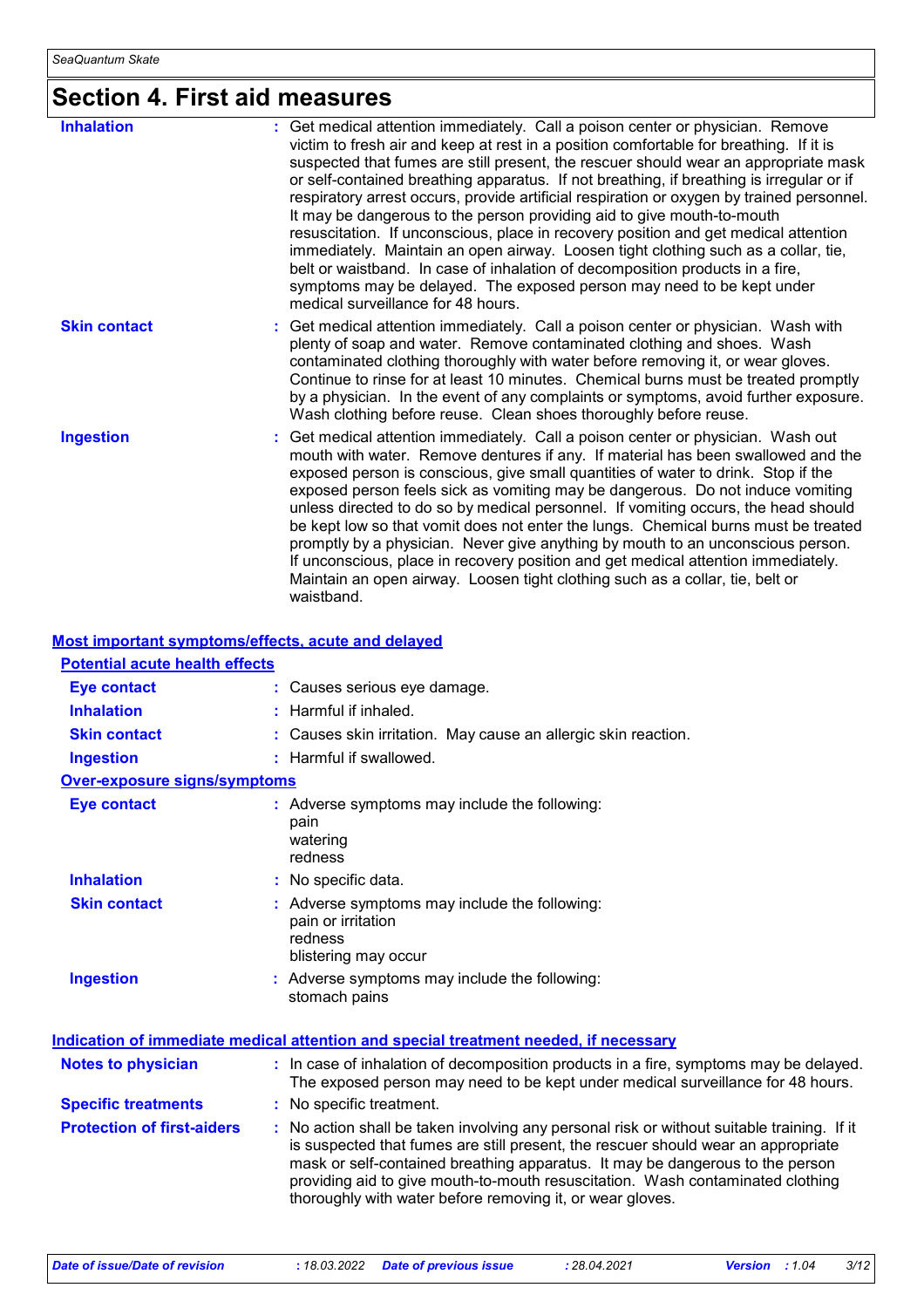# **Section 4. First aid measures**

**See toxicological information (Section 11)**

## **Section 5. Firefighting measures**

| <b>Extinguishing media</b>                               |                                                                                                                                                                                                                                                                                                                                                                                                                                       |
|----------------------------------------------------------|---------------------------------------------------------------------------------------------------------------------------------------------------------------------------------------------------------------------------------------------------------------------------------------------------------------------------------------------------------------------------------------------------------------------------------------|
| <b>Suitable extinguishing</b><br>media                   | : Use dry chemical, $CO2$ , water spray (fog) or foam.                                                                                                                                                                                                                                                                                                                                                                                |
| <b>Unsuitable extinguishing</b><br>media                 | : Do not use water jet.                                                                                                                                                                                                                                                                                                                                                                                                               |
| <b>Specific hazards arising</b><br>from the chemical     | : Flammable liquid and vapour. Runoff to sewer may create fire or explosion hazard.<br>In a fire or if heated, a pressure increase will occur and the container may burst, with<br>the risk of a subsequent explosion. This material is very toxic to aquatic life with<br>long lasting effects. Fire water contaminated with this material must be contained<br>and prevented from being discharged to any waterway, sewer or drain. |
| <b>Hazardous thermal</b><br>decomposition products       | : Decomposition products may include the following materials:<br>carbon dioxide<br>carbon monoxide<br>nitrogen oxides<br>sulfur oxides<br>metal oxide/oxides                                                                                                                                                                                                                                                                          |
| <b>Special protective actions</b><br>for fire-fighters   | : Promptly isolate the scene by removing all persons from the vicinity of the incident if<br>there is a fire. No action shall be taken involving any personal risk or without<br>suitable training. Move containers from fire area if this can be done without risk.<br>Use water spray to keep fire-exposed containers cool.                                                                                                         |
| <b>Special protective</b><br>equipment for fire-fighters | : Fire-fighters should wear appropriate protective equipment and self-contained<br>breathing apparatus (SCBA) with a full face-piece operated in positive pressure<br>mode.                                                                                                                                                                                                                                                           |

# **Section 6. Accidental release measures**

|                                                      | <b>Personal precautions, protective equipment and emergency procedures</b>                                                                                                                                                                                                                                                                                                                                                                                                                    |
|------------------------------------------------------|-----------------------------------------------------------------------------------------------------------------------------------------------------------------------------------------------------------------------------------------------------------------------------------------------------------------------------------------------------------------------------------------------------------------------------------------------------------------------------------------------|
| For non-emergency<br>personnel                       | : No action shall be taken involving any personal risk or without suitable training.<br>Evacuate surrounding areas. Keep unnecessary and unprotected personnel from<br>entering. Do not touch or walk through spilt material. Shut off all ignition sources.<br>No flares, smoking or flames in hazard area. Do not breathe vapour or mist.<br>Provide adequate ventilation. Wear appropriate respirator when ventilation is<br>inadequate. Put on appropriate personal protective equipment. |
|                                                      | For emergency responders : If specialised clothing is required to deal with the spillage, take note of any<br>information in Section 8 on suitable and unsuitable materials. See also the<br>information in "For non-emergency personnel".                                                                                                                                                                                                                                                    |
| <b>Environmental precautions</b>                     | : Avoid dispersal of spilt material and runoff and contact with soil, waterways, drains<br>and sewers. Inform the relevant authorities if the product has caused environmental<br>pollution (sewers, waterways, soil or air). Water polluting material. May be harmful<br>to the environment if released in large quantities. Collect spillage.                                                                                                                                               |
| Methods and material for containment and cleaning up |                                                                                                                                                                                                                                                                                                                                                                                                                                                                                               |

| <b>Small spill</b> | : Stop leak if without risk. Move containers from spill area. Use spark-proof tools and<br>explosion-proof equipment. Dilute with water and mop up if water-soluble. |
|--------------------|----------------------------------------------------------------------------------------------------------------------------------------------------------------------|
|                    | Alternatively, or if water-insoluble, absorb with an inert dry material and place in an                                                                              |
|                    | appropriate waste disposal container. Dispose of via a licensed waste disposal<br>contractor.                                                                        |
|                    |                                                                                                                                                                      |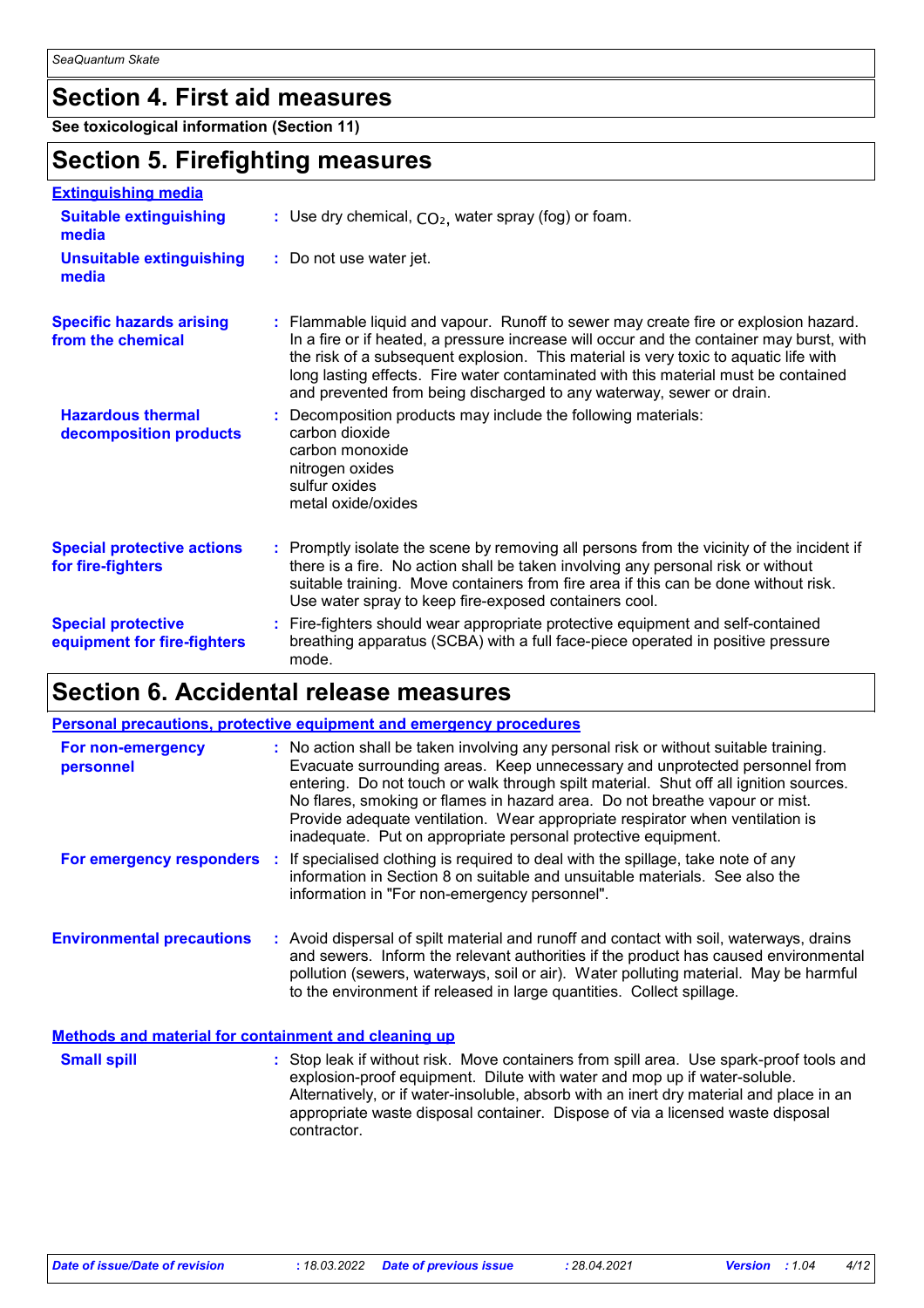# **Section 6. Accidental release measures**

| <b>Large spill</b> | : Stop leak if without risk. Move containers from spill area. Use spark-proof tools and<br>explosion-proof equipment. Approach the release from upwind. Prevent entry into<br>sewers, water courses, basements or confined areas. Wash spillages into an<br>effluent treatment plant or proceed as follows. Contain and collect spillage with non-<br>combustible, absorbent material e.g. sand, earth, vermiculite or diatomaceous earth<br>and place in container for disposal according to local regulations (see Section 13). |
|--------------------|-----------------------------------------------------------------------------------------------------------------------------------------------------------------------------------------------------------------------------------------------------------------------------------------------------------------------------------------------------------------------------------------------------------------------------------------------------------------------------------------------------------------------------------|
|                    | Dispose of via a licensed waste disposal contractor. Contaminated absorbent<br>material may pose the same hazard as the spilt product. Note: see Section 1 for                                                                                                                                                                                                                                                                                                                                                                    |
|                    | emergency contact information and Section 13 for waste disposal.                                                                                                                                                                                                                                                                                                                                                                                                                                                                  |

## **Section 7. Handling and storage**

| <b>Precautions for safe handling</b>                                             |                                                                                                                                                                                                                                                                                                                                                                                                                                                                                                                                                                                                                                                                                                                                                                                                                                                                                                                                                                                                                                 |
|----------------------------------------------------------------------------------|---------------------------------------------------------------------------------------------------------------------------------------------------------------------------------------------------------------------------------------------------------------------------------------------------------------------------------------------------------------------------------------------------------------------------------------------------------------------------------------------------------------------------------------------------------------------------------------------------------------------------------------------------------------------------------------------------------------------------------------------------------------------------------------------------------------------------------------------------------------------------------------------------------------------------------------------------------------------------------------------------------------------------------|
| <b>Protective measures</b>                                                       | : Put on appropriate personal protective equipment (see Section 8). Persons with a<br>history of skin sensitization problems should not be employed in any process in<br>which this product is used. Do not get in eyes or on skin or clothing. Do not breathe<br>vapour or mist. Do not ingest. Avoid release to the environment. Use only with<br>adequate ventilation. Wear appropriate respirator when ventilation is inadequate.<br>Do not enter storage areas and confined spaces unless adequately ventilated. Keep<br>in the original container or an approved alternative made from a compatible material,<br>kept tightly closed when not in use. Store and use away from heat, sparks, open<br>flame or any other ignition source. Use explosion-proof electrical (ventilating,<br>lighting and material handling) equipment. Use only non-sparking tools. Take<br>precautionary measures against electrostatic discharges. Empty containers retain<br>product residue and can be hazardous. Do not reuse container. |
| <b>Advice on general</b><br>occupational hygiene                                 | : Eating, drinking and smoking should be prohibited in areas where this material is<br>handled, stored and processed. Workers should wash hands and face before<br>eating, drinking and smoking. Remove contaminated clothing and protective<br>equipment before entering eating areas. See also Section 8 for additional<br>information on hygiene measures.                                                                                                                                                                                                                                                                                                                                                                                                                                                                                                                                                                                                                                                                   |
| <b>Conditions for safe storage,</b><br>including any<br><b>incompatibilities</b> | : Store in accordance with local regulations. Store in a segregated and approved<br>area. Store in original container protected from direct sunlight in a dry, cool and well-<br>ventilated area, away from incompatible materials (see Section 10) and food and<br>drink. Store locked up. Eliminate all ignition sources. Separate from oxidising<br>materials. Keep container tightly closed and sealed until ready for use. Containers<br>that have been opened must be carefully resealed and kept upright to prevent<br>leakage. Do not store in unlabelled containers. Use appropriate containment to<br>avoid environmental contamination. See Section 10 for incompatible materials<br>before handling or use.                                                                                                                                                                                                                                                                                                         |

# **Section 8. Exposure controls/personal protection**

## **Control parameters**

**Occupational exposure limits**

| <b>Ingredient name</b> | <b>Exposure limits</b>                                                        |
|------------------------|-------------------------------------------------------------------------------|
| xylene                 | ACGIH TLV (United States, 1/2021).                                            |
|                        | STEL: 651 mg/m <sup>3</sup> 15 minutes.                                       |
|                        | STEL: 150 ppm 15 minutes.                                                     |
|                        | TWA: $434$ mg/m <sup>3</sup> 8 hours.                                         |
|                        | TWA: 100 ppm 8 hours.                                                         |
| ethylbenzene           | ACGIH TLV (United States, 1/2021).                                            |
|                        | Notes: K                                                                      |
|                        | TWA: 20 ppm 8 hours. Form:                                                    |
| colophony              | ACGIH TLV (United States, 1/2021). Skin<br>sensitiser. Inhalation sensitiser. |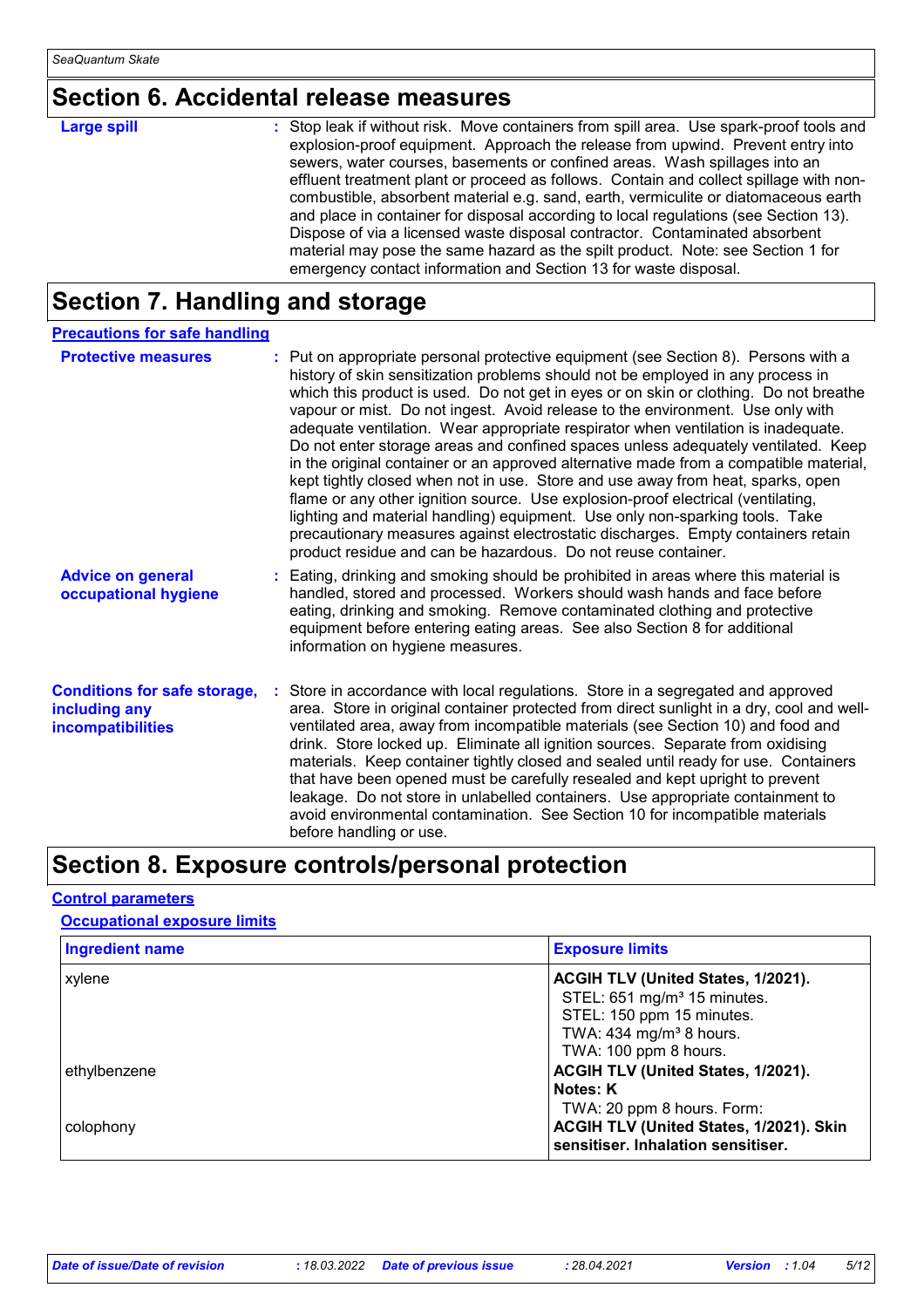# **Section 8. Exposure controls/personal protection**

| <b>Appropriate engineering</b><br><b>controls</b> | : Use only with adequate ventilation. Use process enclosures, local exhaust<br>ventilation or other engineering controls to keep worker exposure to airborne<br>contaminants below any recommended or statutory limits. The engineering controls<br>also need to keep gas, vapour or dust concentrations below any lower explosive<br>limits. Use explosion-proof ventilation equipment.                                                                                                                                                                                                                                                                                                                                                                                                                                                                                                                                                                                                                                                                                                |
|---------------------------------------------------|-----------------------------------------------------------------------------------------------------------------------------------------------------------------------------------------------------------------------------------------------------------------------------------------------------------------------------------------------------------------------------------------------------------------------------------------------------------------------------------------------------------------------------------------------------------------------------------------------------------------------------------------------------------------------------------------------------------------------------------------------------------------------------------------------------------------------------------------------------------------------------------------------------------------------------------------------------------------------------------------------------------------------------------------------------------------------------------------|
| <b>Environmental exposure</b><br>controls         | Emissions from ventilation or work process equipment should be checked to ensure<br>they comply with the requirements of environmental protection legislation. In some<br>cases, fume scrubbers, filters or engineering modifications to the process<br>equipment will be necessary to reduce emissions to acceptable levels.                                                                                                                                                                                                                                                                                                                                                                                                                                                                                                                                                                                                                                                                                                                                                           |
| <b>Individual protection measures</b>             |                                                                                                                                                                                                                                                                                                                                                                                                                                                                                                                                                                                                                                                                                                                                                                                                                                                                                                                                                                                                                                                                                         |
| <b>Hygiene measures</b>                           | Wash hands, forearms and face thoroughly after handling chemical products, before<br>eating, smoking and using the lavatory and at the end of the working period.<br>Appropriate techniques should be used to remove potentially contaminated clothing.<br>Contaminated work clothing should not be allowed out of the workplace. Wash<br>contaminated clothing before reusing. Ensure that eyewash stations and safety<br>showers are close to the workstation location.                                                                                                                                                                                                                                                                                                                                                                                                                                                                                                                                                                                                               |
| <b>Eye/face protection</b>                        | : Safety eyewear complying to EN 166 should be used when a risk assessment<br>indicates this is necessary to avoid exposure to liquid splashes, mists, gases or<br>dusts. If contact is possible, the following protection should be worn, unless the<br>assessment indicates a higher degree of protection: chemical splash goggles and/<br>or face shield. If inhalation hazards exist, a full-face respirator may be required<br>instead.                                                                                                                                                                                                                                                                                                                                                                                                                                                                                                                                                                                                                                            |
| <b>Skin protection</b>                            |                                                                                                                                                                                                                                                                                                                                                                                                                                                                                                                                                                                                                                                                                                                                                                                                                                                                                                                                                                                                                                                                                         |
| <b>Hand protection</b>                            | : There is no one glove material or combination of materials that will give unlimited<br>resistance to any individual or combination of chemicals.<br>The breakthrough time must be greater than the end use time of the product.<br>The instructions and information provided by the glove manufacturer on use,<br>storage, maintenance and replacement must be followed.<br>Gloves should be replaced regularly and if there is any sign of damage to the glove<br>material.<br>Always ensure that gloves are free from defects and that they are stored and used<br>correctly.<br>The performance or effectiveness of the glove may be reduced by physical/chemical<br>damage and poor maintenance.<br>Barrier creams may help to protect the exposed areas of the skin but should not be<br>applied once exposure has occurred.<br>Wear suitable gloves tested to EN374.<br>Not recommended, gloves (breakthrough time) < 1 hour: neoprene, butyl rubber,<br><b>PVC</b><br>Recommended, gloves(breakthrough time) > 8 hours: nitrile rubber, 4H, Teflon,<br>polyvinyl alcohol (PVA) |
| <b>Body protection</b>                            | Personal protective equipment for the body should be selected based on the task<br>being performed and the risks involved and should be approved by a specialist<br>before handling this product. When there is a risk of ignition from static electricity,<br>wear anti-static protective clothing. For the greatest protection from static<br>discharges, clothing should include anti-static overalls, boots and gloves.                                                                                                                                                                                                                                                                                                                                                                                                                                                                                                                                                                                                                                                             |
| <b>Other skin protection</b>                      | Appropriate footwear and any additional skin protection measures should be<br>selected based on the task being performed and the risks involved and should be<br>approved by a specialist before handling this product.                                                                                                                                                                                                                                                                                                                                                                                                                                                                                                                                                                                                                                                                                                                                                                                                                                                                 |
| <b>Respiratory protection</b>                     | : If workers are exposed to concentrations above the exposure limit, they must use a<br>respirator according to EN 140. Use respiratory mask with charcoal and dust filter<br>when spraying this product, according to EN 14387(as filter combination A2-P3). In<br>confined spaces, use compressed-air or fresh-air respiratory equipment. When use<br>of roller or brush, consider use of charcoalfilter.                                                                                                                                                                                                                                                                                                                                                                                                                                                                                                                                                                                                                                                                             |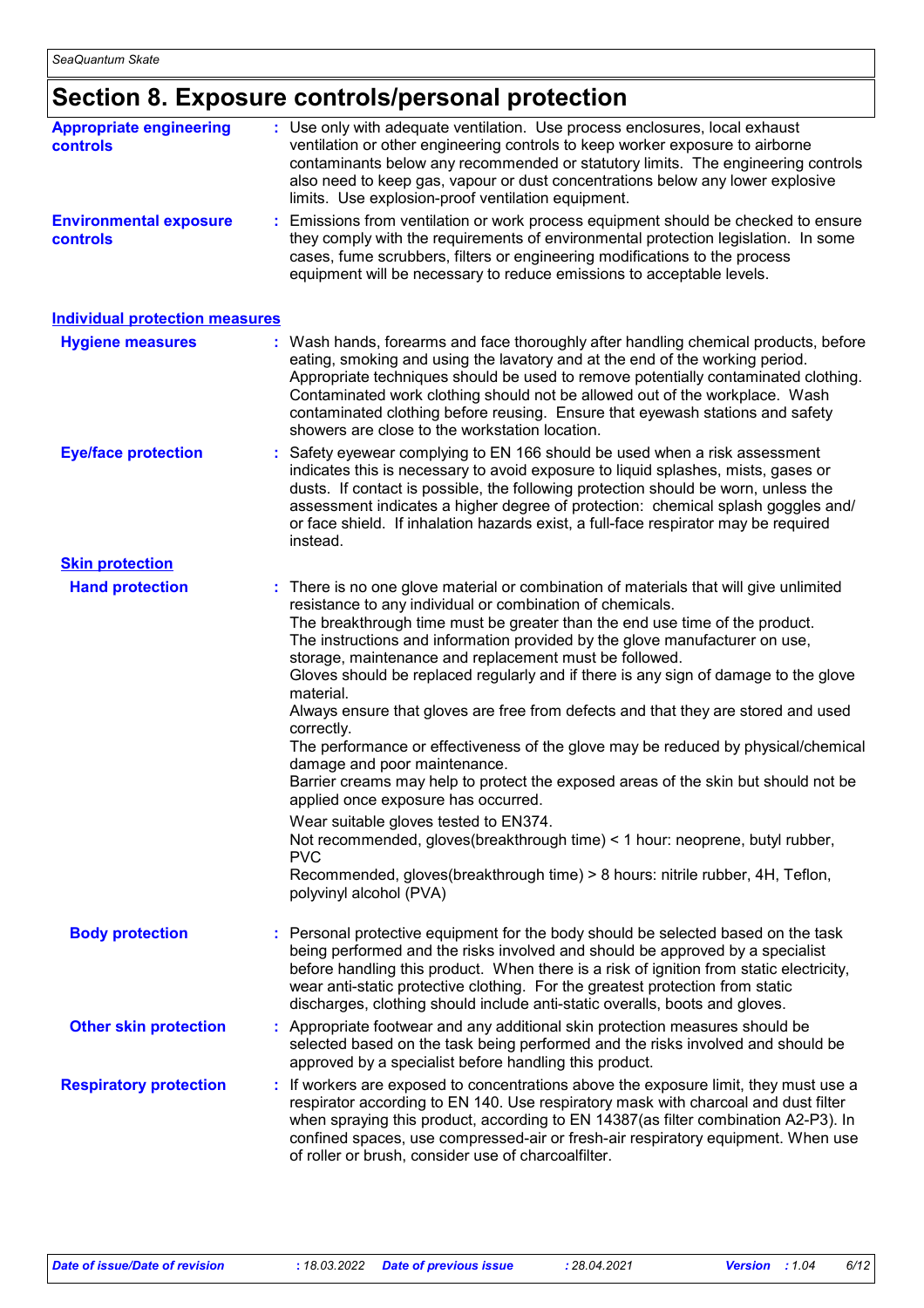# **Section 9. Physical and chemical properties**

| <b>Appearance</b>                                 |                                                                                                                                     |  |
|---------------------------------------------------|-------------------------------------------------------------------------------------------------------------------------------------|--|
| <b>Physical state</b>                             | $:$ Liquid.                                                                                                                         |  |
| <b>Colour</b>                                     | $:$ Red                                                                                                                             |  |
| <b>Odour</b>                                      | : Hydrocarbon.                                                                                                                      |  |
| <b>Odour threshold</b>                            | : Not applicable.                                                                                                                   |  |
| pH                                                | : Not applicable.                                                                                                                   |  |
| <b>Melting point</b>                              | : Not applicable.                                                                                                                   |  |
| <b>Boiling point</b>                              | Lowest known value: 136.1°C (277°F) (ethylbenzene). Weighted average: 140.91°C<br>$(285.6^{\circ}F)$                                |  |
| <b>Flash point</b>                                | : Closed cup: 25°C (77°F)                                                                                                           |  |
| <b>Evaporation rate</b>                           | : Highest known value: 0.84 (ethylbenzene) Weighted average: 0.79compared with<br>butyl acetate                                     |  |
| <b>Flammability (solid, gas)</b>                  | : Not applicable.                                                                                                                   |  |
| Lower and upper explosive<br>(flammable) limits   | $: 0.8 - 7.6%$                                                                                                                      |  |
| <b>Vapour pressure</b>                            | : Highest known value: 1.2 kPa (9.3 mm Hg) (at $20^{\circ}$ C) (ethylbenzene). Weighted<br>average: 0.98 kPa (7.35 mm Hg) (at 20°C) |  |
| <b>Vapour density</b>                             | : Highest known value: $3.7$ (Air = 1) (xylene). Weighted average: $3.7$ (Air = 1)                                                  |  |
| <b>Density</b>                                    | : $1.935$ g/cm <sup>3</sup>                                                                                                         |  |
| <b>Solubility</b>                                 | : Insoluble in the following materials: cold water and hot water.                                                                   |  |
| <b>Partition coefficient: n-</b><br>octanol/water | : Not available.                                                                                                                    |  |
| <b>Auto-ignition temperature</b>                  | : Lowest known value: 280 to $470^{\circ}$ C (536 to 878 $^{\circ}$ F) (hydrocarbons, C9, aromatics).                               |  |
| <b>Decomposition temperature</b>                  | : Not available.                                                                                                                    |  |
| <b>Viscosity</b>                                  | : Kinematic (40°C): $>20.5$ mm <sup>2</sup> /s ( $>20.5$ cSt)                                                                       |  |

# **Section 10. Stability and reactivity**

| <b>Reactivity</b>                            | : No specific test data related to reactivity available for this product or its ingredients.                                                                                 |
|----------------------------------------------|------------------------------------------------------------------------------------------------------------------------------------------------------------------------------|
| <b>Chemical stability</b>                    | : The product is stable.                                                                                                                                                     |
| <b>Possibility of hazardous</b><br>reactions | : Under normal conditions of storage and use, hazardous reactions will not occur.                                                                                            |
| <b>Conditions to avoid</b>                   | : Avoid all possible sources of ignition (spark or flame). Do not pressurise, cut, weld,<br>braze, solder, drill, grind or expose containers to heat or sources of ignition. |
| <b>Incompatible materials</b>                | : Reactive or incompatible with the following materials:<br>oxidising materials                                                                                              |
| <b>Hazardous decomposition</b><br>products   | : Under normal conditions of storage and use, hazardous decomposition products<br>should not be produced.                                                                    |

# **Section 11. Toxicological information**

## **Information on toxicological effects**

| <b>Acute toxicity</b> |
|-----------------------|
|-----------------------|

| <b>Product/ingredient name</b> | <b>Result</b>                                 | <b>Species</b> | <b>Dose</b>         | <b>Exposure</b>                 |
|--------------------------------|-----------------------------------------------|----------------|---------------------|---------------------------------|
| dicopper oxide                 | LC50 Inhalation Dusts and mists               | <b>Rat</b>     | $3.34$ mg/l         | 4 hours                         |
|                                | LD50 Oral                                     | Rat            | 1340 mg/kg          |                                 |
| xylene                         | <b>LC50 Inhalation Vapour</b>                 | Rat            | $20$ mg/l           | 4 hours                         |
|                                | LD50 Oral                                     | Rat            | 4300 mg/kg          |                                 |
|                                | <b>TDLo Dermal</b>                            | Rabbit         | 4300 mg/kg          |                                 |
| ethylbenzene                   | <b>LC50 Inhalation Vapour</b>                 | Rat - Male     | 17.8 mg/l           | 4 hours                         |
|                                | LD50 Dermal                                   | Rabbit         | >5000 mg/kg         | ۰                               |
|                                | LD50 Oral                                     | Rat            | 3500 mg/kg          |                                 |
| copper pyrithione              | LC50 Inhalation Dusts and mists               | l Rat          | $70 \text{ mg/m}^3$ | 4 hours                         |
|                                | LD50 Dermal                                   | Rabbit         | 300 mg/kg           |                                 |
|                                |                                               |                |                     |                                 |
| Date of issue/Date of revision | <b>Date of previous issue</b><br>: 18.03.2022 | : 28.04.2021   |                     | 7/12<br><b>Version</b><br>:1.04 |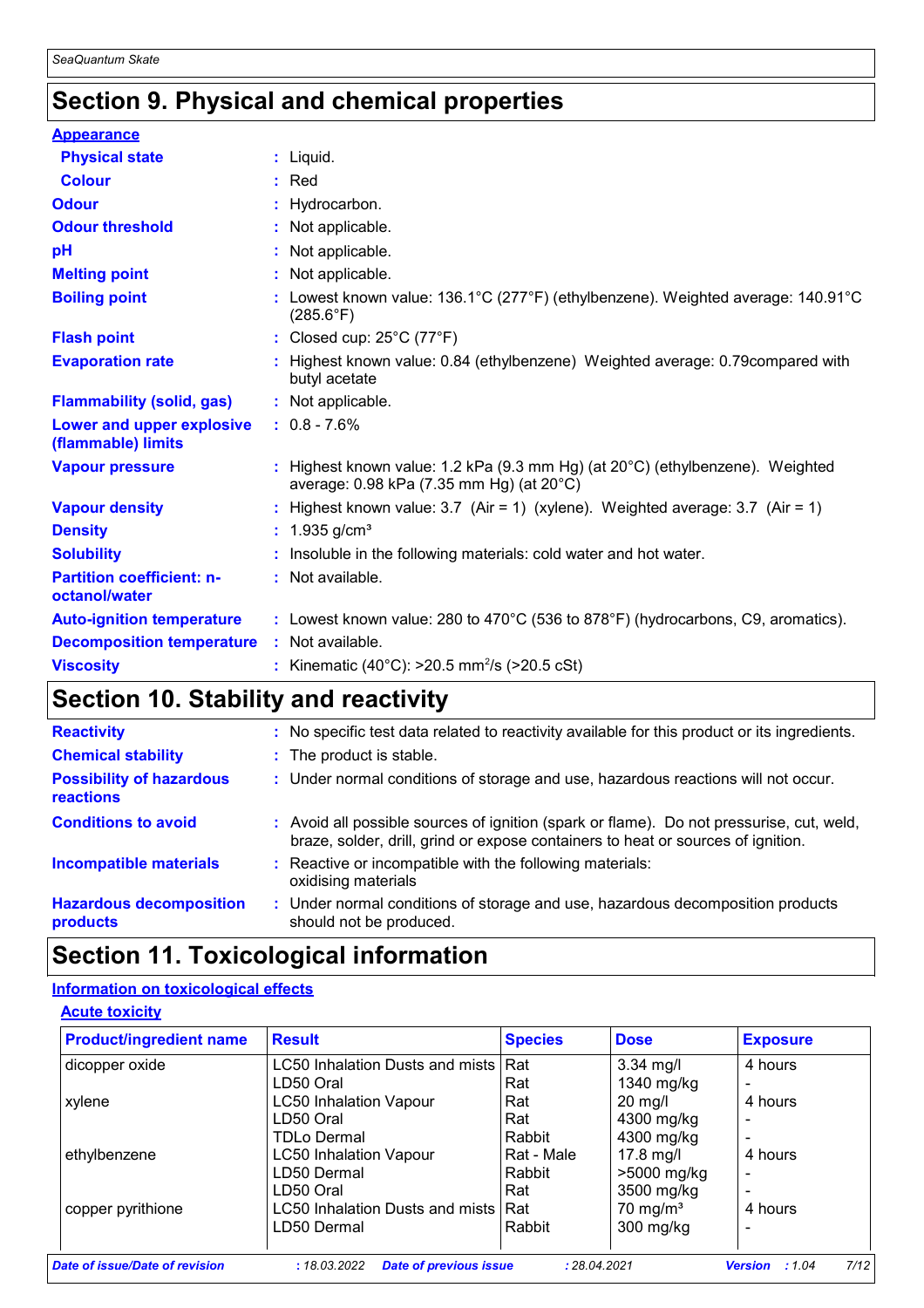# **Section 11. Toxicological information**

|                             | LD50<br>Oral | Rat | 200 mg/kg | - |
|-----------------------------|--------------|-----|-----------|---|
| <b>Irritation/Corrosion</b> |              |     |           |   |

| <b>Product/ingredient name</b> | <b>Result</b>                         | <b>Species</b>                     | <b>Score</b> | <b>Exposure</b>           | <b>Observation</b> |
|--------------------------------|---------------------------------------|------------------------------------|--------------|---------------------------|--------------------|
| dicopper oxide                 | Eyes - Cornea opacity                 | Rabbit                             |              | 72 hours                  |                    |
|                                | Eyes - Redness of the<br>conjunctivae | Rabbit                             |              | 48 hours                  |                    |
| xylene                         | Eyes - Mild irritant                  | Rabbit                             |              | 87 milligrams             |                    |
|                                | Skin - Mild irritant                  | Rat                                |              | 8 hours 60<br>microliters |                    |
| zinc oxide                     | Eyes - Mild irritant                  | Rabbit                             |              | 24 hours 500<br>mg        |                    |
|                                | Skin - Mild irritant                  | Rabbit                             |              | 24 hours 500<br>mg        |                    |
| copper pyrithione              | Eyes - Severe irritant                | Mammal -<br>species<br>unspecified |              |                           |                    |
|                                | Skin - Irritant                       | Mammal -<br>species<br>unspecified |              |                           |                    |

### **Sensitisation**

| <b>Product/ingredient name</b> | <b>Route of</b><br><b>exposure</b> | <b>Species</b>                  | Result      |
|--------------------------------|------------------------------------|---------------------------------|-------------|
| colophony                      | skin                               | Mammal - species<br>unspecified | Sensitising |

### **Mutagenicity**

Not available.

### **Carcinogenicity**

Not available.

#### **Reproductive toxicity**

| <b>Product/ingredient name</b> | <b>Maternal</b><br><b>toxicity</b> | <b>Fertility</b> | Developmental Species<br>toxin |                                 | <b>Dose</b>                         | <b>Exposure</b> |
|--------------------------------|------------------------------------|------------------|--------------------------------|---------------------------------|-------------------------------------|-----------------|
| copper pyrithione              |                                    |                  | Positive                       | Mammal - species<br>unspecified | Route of<br>exposure<br>lunreported |                 |

### **Teratogenicity**

Not available.

### **Specific target organ toxicity (single exposure)**

| <b>Name</b>                 | <b>Category</b>          | <b>Route of</b><br>exposure | <b>Target organs</b>                                |
|-----------------------------|--------------------------|-----------------------------|-----------------------------------------------------|
| xylene                      | Category 3               |                             | <b>Respiratory tract</b><br>irritation              |
| hydrocarbons, C9, aromatics | Category 3               |                             | Respiratory tract<br>irritation                     |
| copper pyrithione           | Category 3<br>Category 3 |                             | Narcotic effects<br>Respiratory tract<br>irritation |

## **Specific target organ toxicity (repeated exposure)**

| <b>Name</b>       | <b>Category</b> | <b>Route of</b><br><b>exposure</b> | <b>Target organs</b> |
|-------------------|-----------------|------------------------------------|----------------------|
| ethylbenzene      | Category 2      |                                    | hearing organs       |
| copper pyrithione | Category 1      |                                    | ∣nervous system      |
|                   |                 |                                    |                      |

## **Aspiration hazard**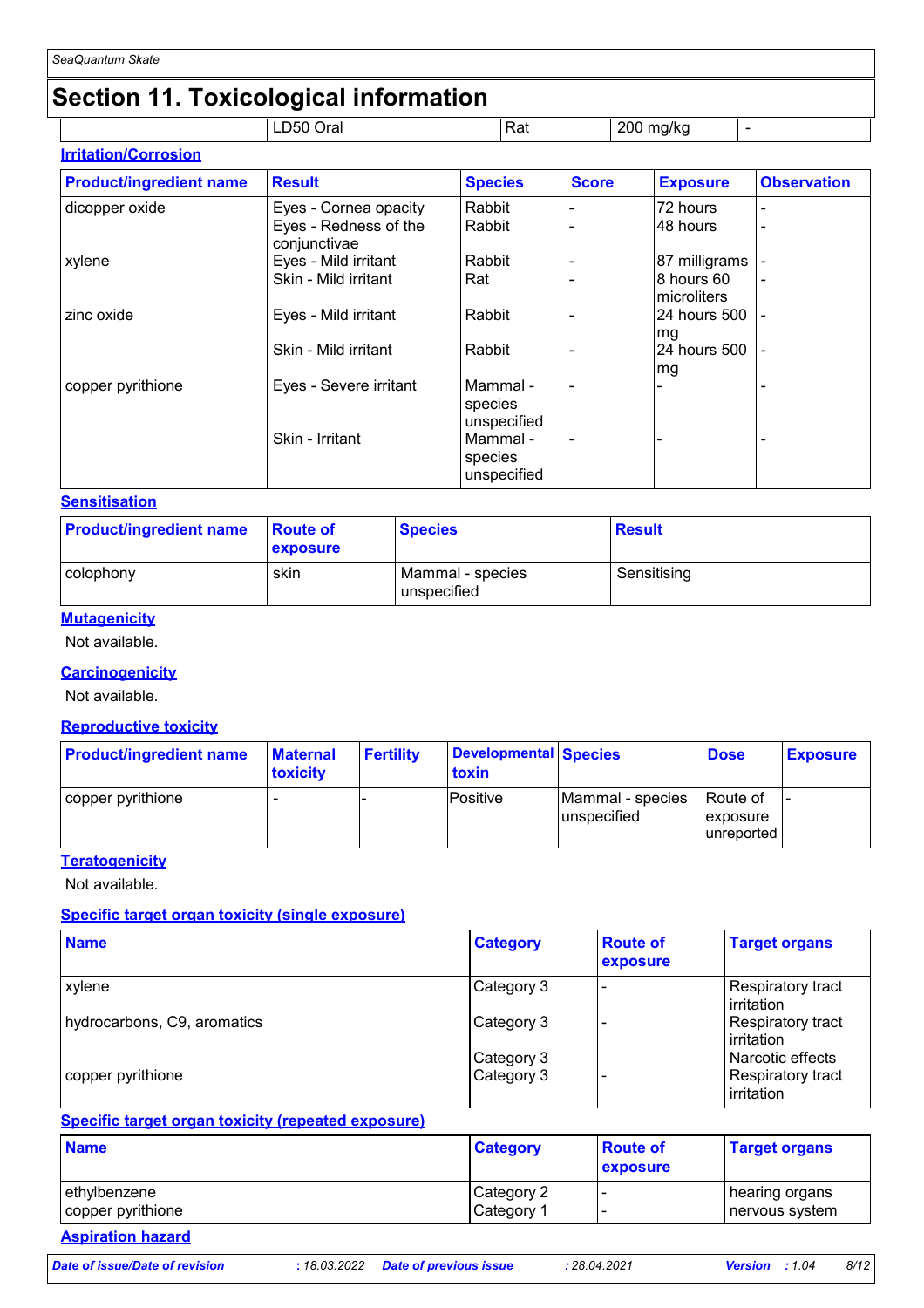# **Section 11. Toxicological information**

| <b>Name</b>                 | Result                                |
|-----------------------------|---------------------------------------|
| xylene                      | ASPIRATION HAZARD - Category 1        |
| ethylbenzene                | <b>ASPIRATION HAZARD - Category 1</b> |
| hydrocarbons, C9, aromatics | <b>ASPIRATION HAZARD - Category 1</b> |

| <b>Information on likely routes : Not available.</b><br>of exposure |                                                                                                                                                                              |
|---------------------------------------------------------------------|------------------------------------------------------------------------------------------------------------------------------------------------------------------------------|
| <b>Potential acute health effects</b>                               |                                                                                                                                                                              |
| <b>Eye contact</b>                                                  | : Causes serious eye damage.                                                                                                                                                 |
| <b>Inhalation</b>                                                   | : Harmful if inhaled.                                                                                                                                                        |
| <b>Skin contact</b>                                                 | Causes skin irritation. May cause an allergic skin reaction.                                                                                                                 |
| <b>Ingestion</b>                                                    | : Harmful if swallowed.                                                                                                                                                      |
|                                                                     | <b>Symptoms related to the physical, chemical and toxicological characteristics</b>                                                                                          |
| <b>Eye contact</b>                                                  | : Adverse symptoms may include the following:<br>pain<br>watering<br>redness                                                                                                 |
| <b>Inhalation</b>                                                   | : No specific data.                                                                                                                                                          |
| <b>Skin contact</b>                                                 | : Adverse symptoms may include the following:<br>pain or irritation<br>redness<br>blistering may occur                                                                       |
| <b>Ingestion</b>                                                    | : Adverse symptoms may include the following:<br>stomach pains                                                                                                               |
|                                                                     | Delayed and immediate effects as well as chronic effects from short and long-term exposure                                                                                   |
| <b>Short term exposure</b>                                          |                                                                                                                                                                              |
| <b>Potential immediate</b><br>effects                               | : Not available.                                                                                                                                                             |
| <b>Potential delayed effects</b>                                    | : Not available.                                                                                                                                                             |
| <b>Long term exposure</b>                                           |                                                                                                                                                                              |
| <b>Potential immediate</b><br>effects                               | : Not available.                                                                                                                                                             |
| <b>Potential delayed effects</b>                                    | : Not available.                                                                                                                                                             |
| <b>Potential chronic health effects</b>                             |                                                                                                                                                                              |
| Not available.                                                      |                                                                                                                                                                              |
| <b>General</b>                                                      | May cause damage to organs through prolonged or repeated exposure. Once<br>sensitized, a severe allergic reaction may occur when subsequently exposed to very<br>low levels. |
| <b>Carcinogenicity</b>                                              | No known significant effects or critical hazards.                                                                                                                            |
| <b>Mutagenicity</b>                                                 | No known significant effects or critical hazards.                                                                                                                            |
| <b>Teratogenicity</b>                                               | : No known significant effects or critical hazards.                                                                                                                          |

- **Developmental effects :** No known significant effects or critical hazards.
- **Fertility effects :** No known significant effects or critical hazards.

## **Numerical measures of toxicity Acute toxicity estimates**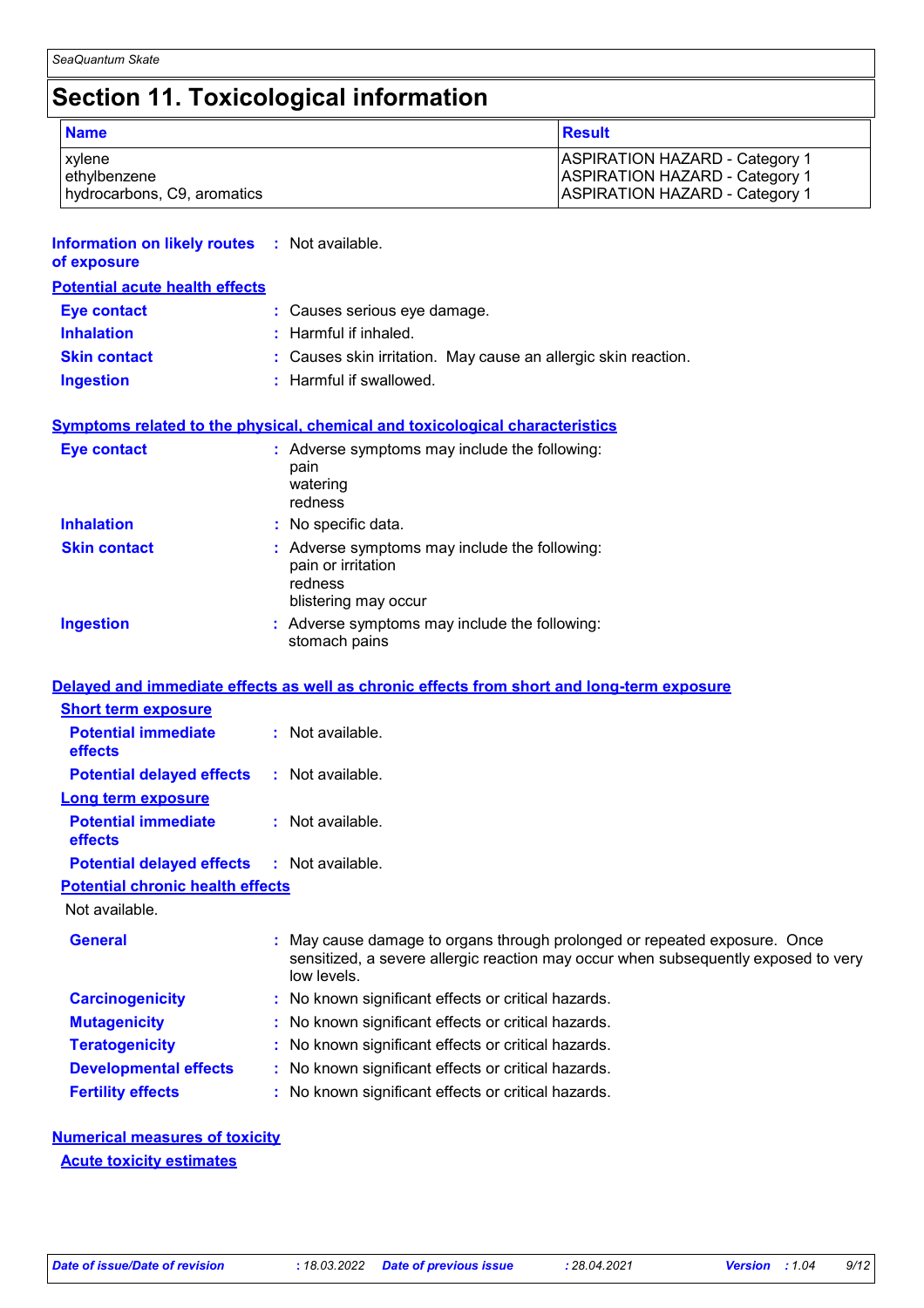# **Section 11. Toxicological information**

| <b>Route</b>                 | <b>ATE value</b> |
|------------------------------|------------------|
| Oral                         | 929.71 mg/kg     |
| Dermal                       | 5556.4 mg/kg     |
| Inhalation (vapours)         | 104.13 mg/l      |
| Inhalation (dusts and mists) | $2.66$ mg/l      |

# **Section 12. Ecological information**

**Toxicity**

| <b>Product/ingredient name</b> | <b>Result</b>                      | <b>Species</b>                      | <b>Exposure</b> |
|--------------------------------|------------------------------------|-------------------------------------|-----------------|
| dicopper oxide                 | Acute LC50 0.075 mg/l Fresh water  | Fish - Danio rerio                  | 96 hours        |
|                                | Chronic NOEC 0.001 mg/l            | Algae                               |                 |
|                                | Chronic NOEC 0.0052 mg/l           | Algae                               |                 |
| xylene                         | Acute LC50 8500 µg/l Marine water  | Crustaceans - Palaemonetes<br>pugio | 48 hours        |
|                                | Acute LC50 13400 µg/l Fresh water  | Fish - Pimephales promelas          | 96 hours        |
| ethylbenzene                   | Acute EC50 7700 µg/l Marine water  | Algae - Skeletonema costatum        | 96 hours        |
|                                | Acute EC50 2.93 mg/l               | Daphnia                             | 48 hours        |
|                                | Acute LC50 4.2 mg/l                | Fish                                | 96 hours        |
| zinc oxide                     | Acute LC50 1.1 ppm Fresh water     | Fish - Oncorhynchus mykiss          | 96 hours        |
|                                | Chronic NOEC 0.02 mg/l Fresh water | Algae - Pseudokirchneriella         | 72 hours        |
|                                |                                    | subcapitata - Exponential           |                 |
|                                |                                    | growth phase                        |                 |
| hydrocarbons, C9, aromatics    | Acute EC50 <10 mg/l                | Daphnia                             | 48 hours        |
|                                | Acute IC50 <10 mg/l                | Algae                               | 72 hours        |
|                                | Acute LC50 <10 mg/l                | Fish                                | 96 hours        |
| copper pyrithione              | Acute EC50 0.022 mg/l              | Daphnia                             | 48 hours        |
|                                | Acute IC50 0.035 mg/l              | Algae                               | 120 hours       |
|                                | Acute LC50 0.0043 mg/l             | Fish                                | 96 hours        |
|                                | Chronic NOEC 0.00046 mg/l          | Algae - Skeletonema costatum        | 120 hours       |

### **Persistence and degradability**

| <b>Product/ingredient name</b> | <b>Aquatic half-life</b> | <b>Photolysis</b> | <b>Biodegradability</b> |
|--------------------------------|--------------------------|-------------------|-------------------------|
| dicopper oxide                 |                          |                   | Not readily             |
| xylene                         |                          |                   | <b>IReadily</b>         |
| ethylbenzene                   |                          |                   | <b>Readily</b>          |
| zinc oxide                     |                          |                   | Not readily             |
| hydrocarbons, C9, aromatics  - |                          |                   | Not readily             |

### **Bioaccumulative potential**

| <b>Product/ingredient name</b> | $LoaPow$   | <b>BCF</b>   | <b>Potential</b> |
|--------------------------------|------------|--------------|------------------|
| <b>xylene</b>                  | 3.12       | 18.1 to 25.9 | low              |
| ethylbenzene                   | 3.6        |              | low              |
| I zinc oxide                   |            | 28960        | high             |
| l colophony                    | 1.9 to 7.7 |              | high             |
| hydrocarbons, C9, aromatics  - |            | 10 to 2500   | high             |

### **Mobility in soil**

**Soil/water partition coefficient (Koc)** 

**:** Not available.

**Other adverse effects** : No known significant effects or critical hazards.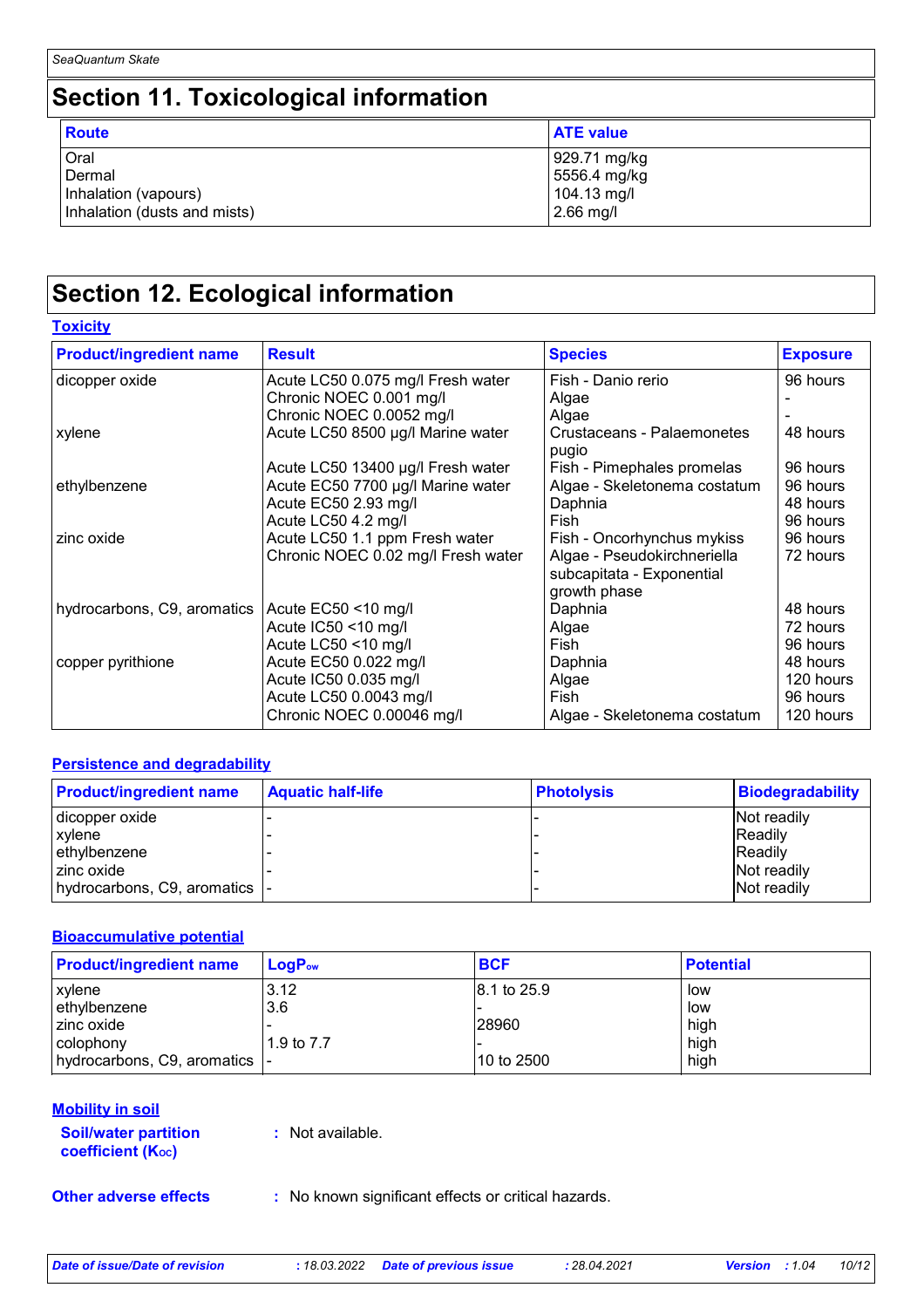## **Section 13. Disposal considerations**

**Disposal methods :**

The generation of waste should be avoided or minimised wherever possible. Disposal of this product, solutions and any by-products should at all times comply with the requirements of environmental protection and waste disposal legislation and any regional local authority requirements. Dispose of surplus and nonrecyclable products via a licensed waste disposal contractor. Waste should not be disposed of untreated to the sewer unless fully compliant with the requirements of all authorities with jurisdiction. Waste packaging should be recycled. Incineration or landfill should only be considered when recycling is not feasible. This material and its container must be disposed of in a safe way. Care should be taken when handling emptied containers that have not been cleaned or rinsed out. Empty containers or liners may retain some product residues. Vapour from product residues may create a highly flammable or explosive atmosphere inside the container. Do not cut, weld or grind used containers unless they have been cleaned thoroughly internally. Avoid dispersal of spilt material and runoff and contact with soil, waterways, drains and sewers.

## **Section 14. Transport information**

|                                         | <b>ADR/RID</b> | <b>IMDG</b>                                                                                                                           | <b>IATA</b>                                                                                                          |
|-----------------------------------------|----------------|---------------------------------------------------------------------------------------------------------------------------------------|----------------------------------------------------------------------------------------------------------------------|
| <b>UN number</b>                        | <b>UN1263</b>  | <b>UN1263</b>                                                                                                                         | <b>UN1263</b>                                                                                                        |
| <b>UN proper</b><br>shipping name       | Paint          | Paint. Marine pollutant<br>(dicopper oxide)                                                                                           | Paint                                                                                                                |
| <b>Transport hazard</b><br>class(es)    | 3<br>₩         | 3<br>$\mathbf{\mathbf{\mathbf{\mathbf{\mathbf{\mathbf{\mathbf{Y}}}}}}$                                                                | 3                                                                                                                    |
| <b>Packing group</b>                    | ШI             | Ш                                                                                                                                     | Ш                                                                                                                    |
| <b>Environmental</b><br>hazards         | Yes.           | Yes.                                                                                                                                  | Yes. The environmentally<br>hazardous substance mark is<br>not required.                                             |
| <b>Additional</b><br><b>information</b> |                | The marine pollutant mark is<br>not required when transported<br>in sizes of ≤5 L or ≤5 kg.<br><b>Emergency schedules F-E,</b><br>S-E | The environmentally<br>hazardous substance mark<br>may appear if required by<br>other transportation<br>regulations. |

| <b>Additional information</b>                                             |                                                                                                                                                                                                                                                 |
|---------------------------------------------------------------------------|-------------------------------------------------------------------------------------------------------------------------------------------------------------------------------------------------------------------------------------------------|
| <b>ADR/RID</b>                                                            | : The environmentally hazardous substance mark is not required when transported in<br>sizes of $\leq 5$ L or $\leq 5$ kg.<br><b>Hazard identification number 30</b><br>Tunnel code (D/E)                                                        |
| <b>IMDG</b>                                                               | : The marine pollutant mark is not required when transported in sizes of $\leq 5$ L or $\leq 5$ kg.<br><b>Emergency schedules F-E, S-E</b>                                                                                                      |
| <b>IATA</b>                                                               | : The environmentally hazardous substance mark may appear if required by other<br>transportation regulations.                                                                                                                                   |
|                                                                           | Special precautions for user : Transport within user's premises: always transport in closed containers that are<br>upright and secure. Ensure that persons transporting the product know what to do in<br>the event of an accident or spillage. |
| <b>Transport in bulk according : Not available.</b><br>to IMO instruments |                                                                                                                                                                                                                                                 |